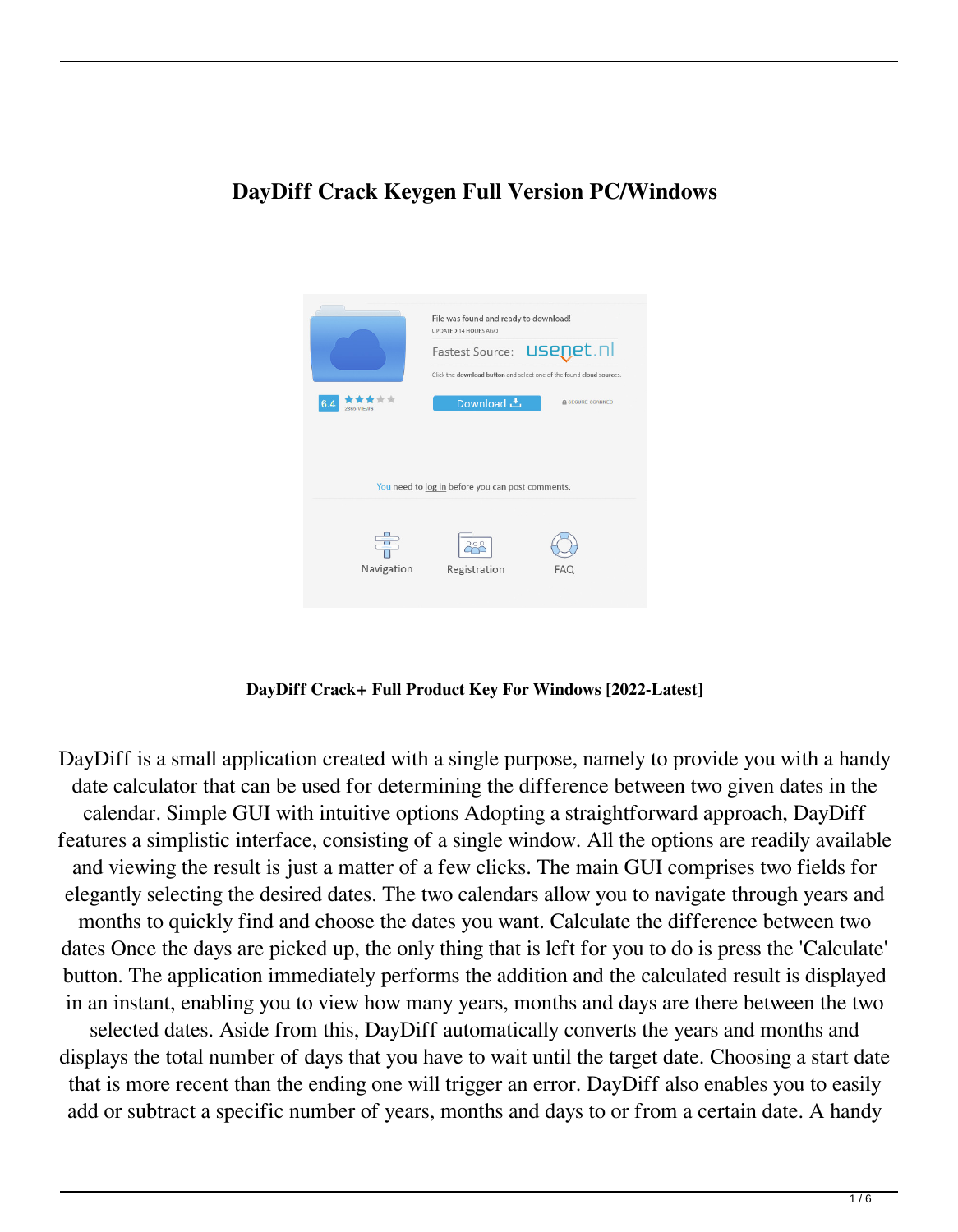date calculator DayDiff is one of the many date calculators out there, which can come in handy for finding out the time interval between two important events or between the present and a future time. Its main goal is to save you the trouble of determining this difference manually, which involves rather tedious subtraction and addition operations with different number of days for each month.People are the result of a humanistic approach to history, to cultural history, to art, to economics, to diplomacy. And sometimes the humanistic approach to these things leads to the terrible idea of "rights." This is not a good idea. On the other hand, this is a good thing. Rights are only good if people have the power to enforce them. And they're only enforced when there's somebody to protect you, to step in when the one who has the power to enforce a right abuses that power. And a system of rights enforcement isn't something that we have. Thus, many people who object to "intellectual property rights" don't really understand the power dynamic of rights. Unfortunately, many people don't understand the power dynamic of rights either. Some people object to "

### **DayDiff Crack Free**

This macro allows you to add or subtract specific number of years, months and days to or from a certain date. CAPTION: The CAPTION subroutine is used to hold the amount of days, months and years between two dates. DAYS\_BETWEEN(day1, day2): This subroutine is used to determine the days between two given dates. If the first date is earlier than the second one, then this function returns the number of days in a positive way. MONTHS\_BETWEEN(month1, month2): This subroutine is used to determine the number of months between two given dates. If the first date is earlier than the second one, then this function returns the number of months in a positive way. YEARS\_BETWEEN(year1, year2): This subroutine is used to determine the number of years between two given dates. If the first date is earlier than the second one, then this function returns the number of years in a positive way. MONTHS\_BETWEEN(month1, month2): This subroutine is used to determine the number of months between two given dates. If the first date is earlier than the second one, then this function returns the number of months in a positive way. YEARS\_BETWEEN(year1, year2): This subroutine is used to determine the number of years between two given dates. If the first date is earlier than the second one, then this function returns the number of years in a positive way. MONTHS BETWEEN(month1, month2): This subroutine is used to determine the number of months between two given dates. If the first date is earlier than the second one, then this function returns the number of months in a positive way. YEARS\_BETWEEN(year1, year2): This subroutine is used to determine the number of years between two given dates. If the first date is earlier than the second one, then this function returns the number of years in a positive way. MONTHS\_BETWEEN(month1, month2): This subroutine is used to determine the number of months between two given dates. If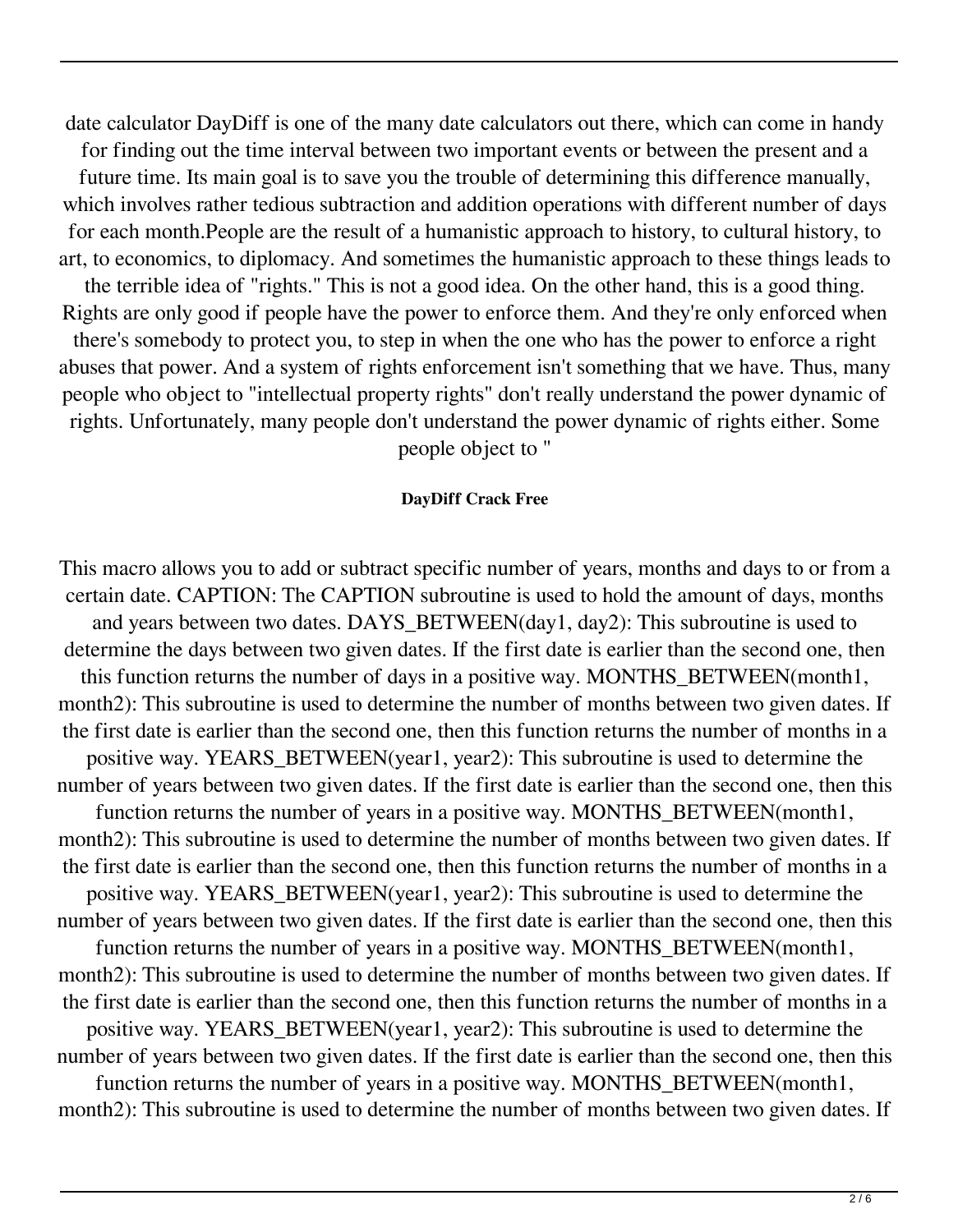the first date is earlier than the second one, then this function returns 77a5ca646e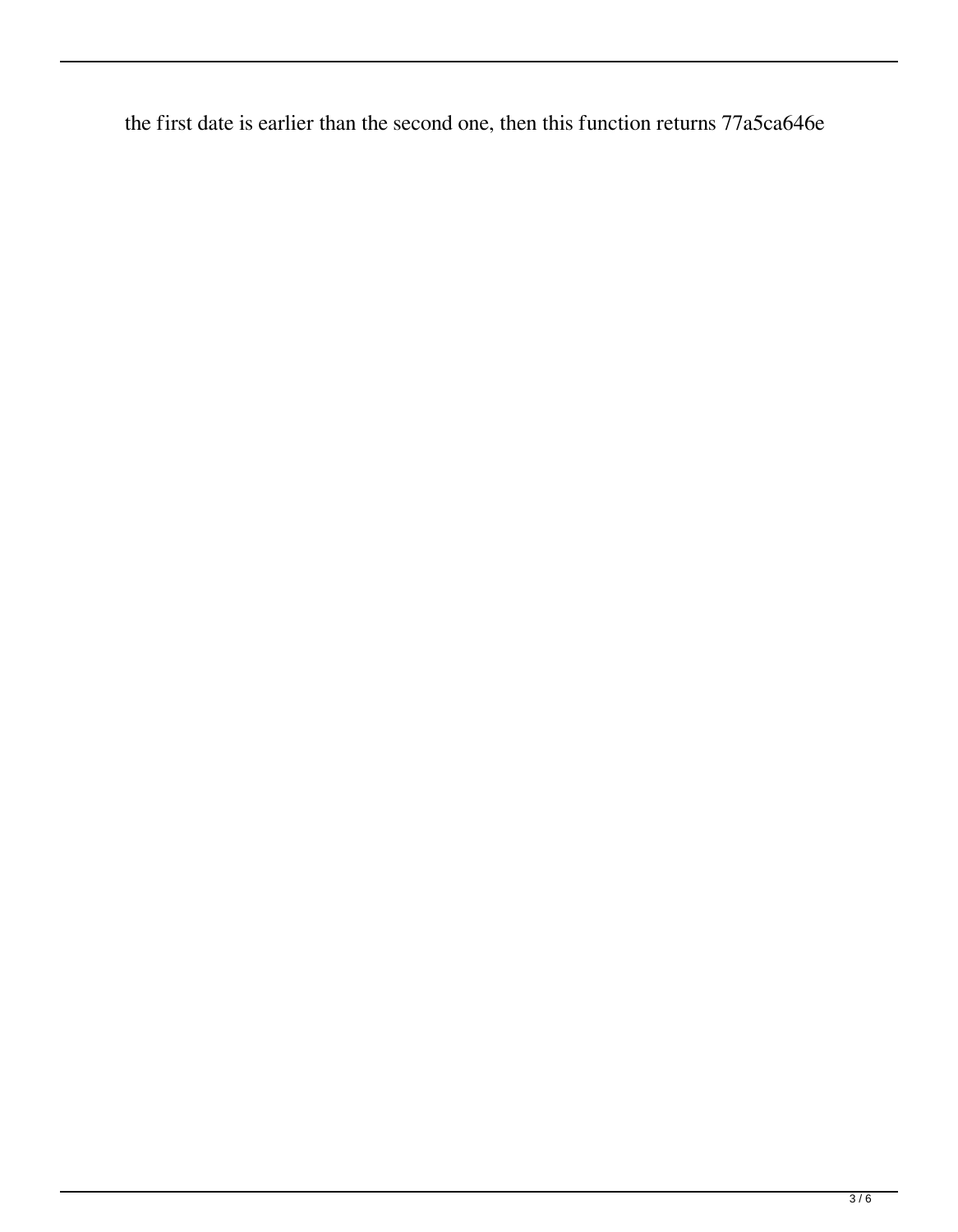### **DayDiff X64**

The application works with any language because the logic is written in JavaScript. You can choose the output format based on your needs, and the entire code is available under the MIT license. License: MIT Java Program to copy data from one file to another file. Features: File Reader File Writer Copy file from one location to another location Location of Source file Location of Destination file File name - text box Program description File Reader: We can define file reader as a programming class which read any file from given location and return the input from that file. File Reader is used to read a file and return that file's input as an array. Features File Reader: - Allows us to read any file from given location - Allows us to define the format of the file that can be read - Supports date format Program Examples Code Example: FileReader f= new FileReader("Name of the file"); StringBuffer s=new StringBuffer(); int arr  $[$ ]=new int[500]; int i=0; while(f.hasNextLine()){ s.append(f.nextLine());  $arr[i] = Integer.parseInt(s.toString()); i++)$ ;  $i=0; while(i)$ 

## **What's New In DayDiff?**

DayDiff is a small application created with a single purpose, namely to provide you with a handy date calculator that can be used for determining the difference between two given dates in the calendar. Simple GUI with intuitive options Adopting a straightforward approach, DayDiff features a simplistic interface, consisting of a single window. All the options are readily available and viewing the result is just a matter of a few clicks. The main GUI comprises two fields for elegantly selecting the desired dates. The two calendars allow you to navigate through years and months to quickly find and choose the dates you want. Calculate the difference between two dates Once the days are picked up, the only thing that is left for you to do is press the 'Calculate' button. The application immediately performs the addition and the calculated result is displayed in an instant, enabling you to view how many years, months and days are there between the two selected dates. Aside from this, DayDiff automatically converts the years and months and displays the total number of days that you have to wait until the target date. Choosing a start date that is more recent than the ending one will trigger an error. DayDiff also enables you to easily add or subtract a specific number of years, months and days to or from a certain date. A handy date calculator DayDiff is one of the many date calculators out there, which can come in handy for finding out the time interval between two important events or between the present and a future time. Its main goal is to save you the trouble of determining this difference manually, which involves rather tedious subtraction and addition operations with different number of days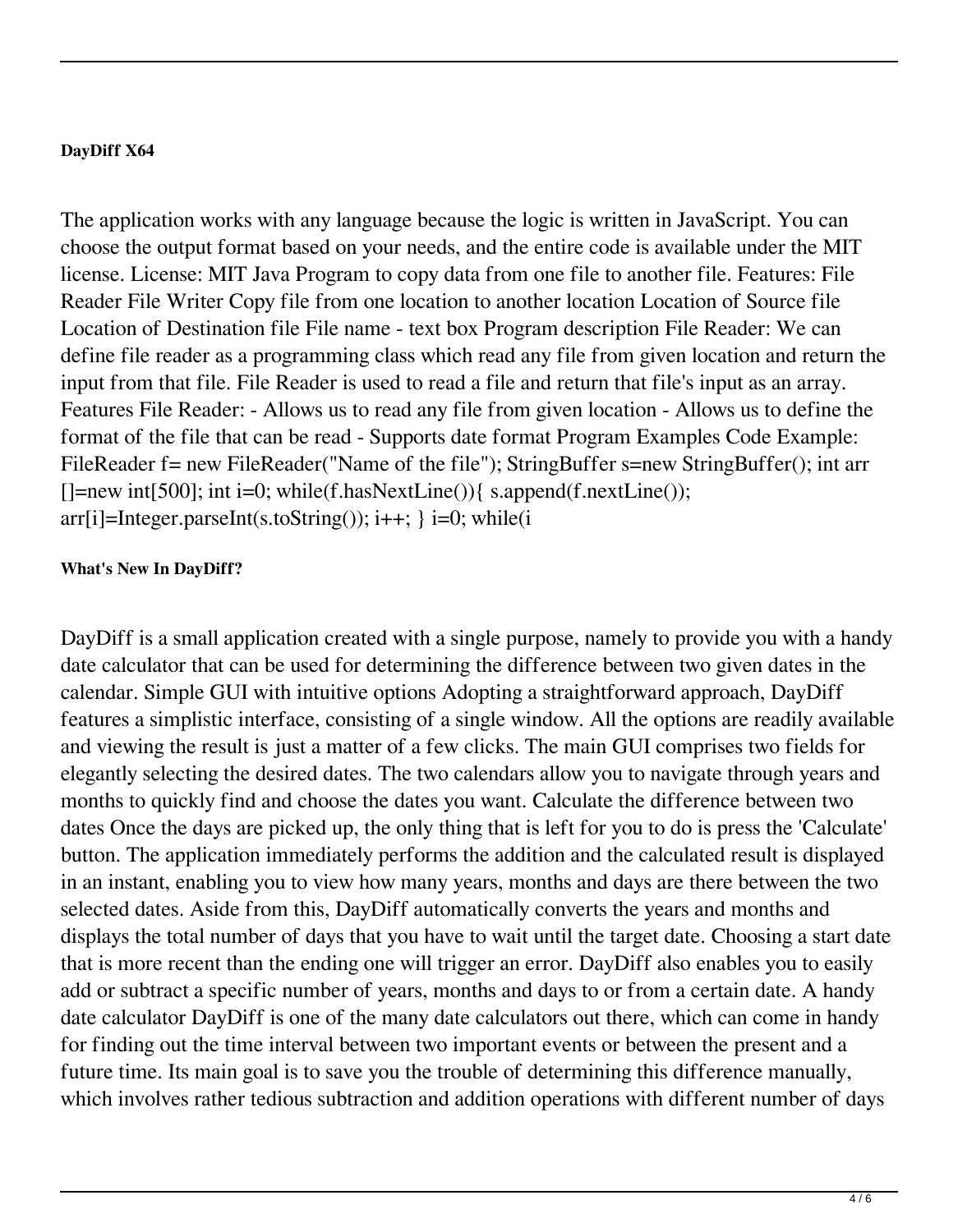for each month. In this project we will show you how to create a basic IOS game. Objectives: -Introduction to IOS Programming -Creating a basic IOS project -Introduction to Unity3D -Creating a Basic 3D Game -Coding and Debugging of Unity3D Requirements: -Unity3D version 2018.3.6f1 or higher -Xcode 10.1 and above or Android Studio -A basic understanding of IOS development -An active Github account -Youtube account -A mobile device Tools: -Xcode 10.1 or above or Android Studio -GitHub -Unity3D 2018.3.6f1 or above -A mobile device Contents: -0.1 Introduction to IOS Programming -0.2 Create a Basic IOS Project -0.3 Introduction to Unity3D -0.4 Create a Basic 3D Game -0.5 Coding and Debugging of Unity3D -0.6 Conclusion 0.1 Introduction to IOS Programming In this project we will show you how to create a basic IOS game. Object